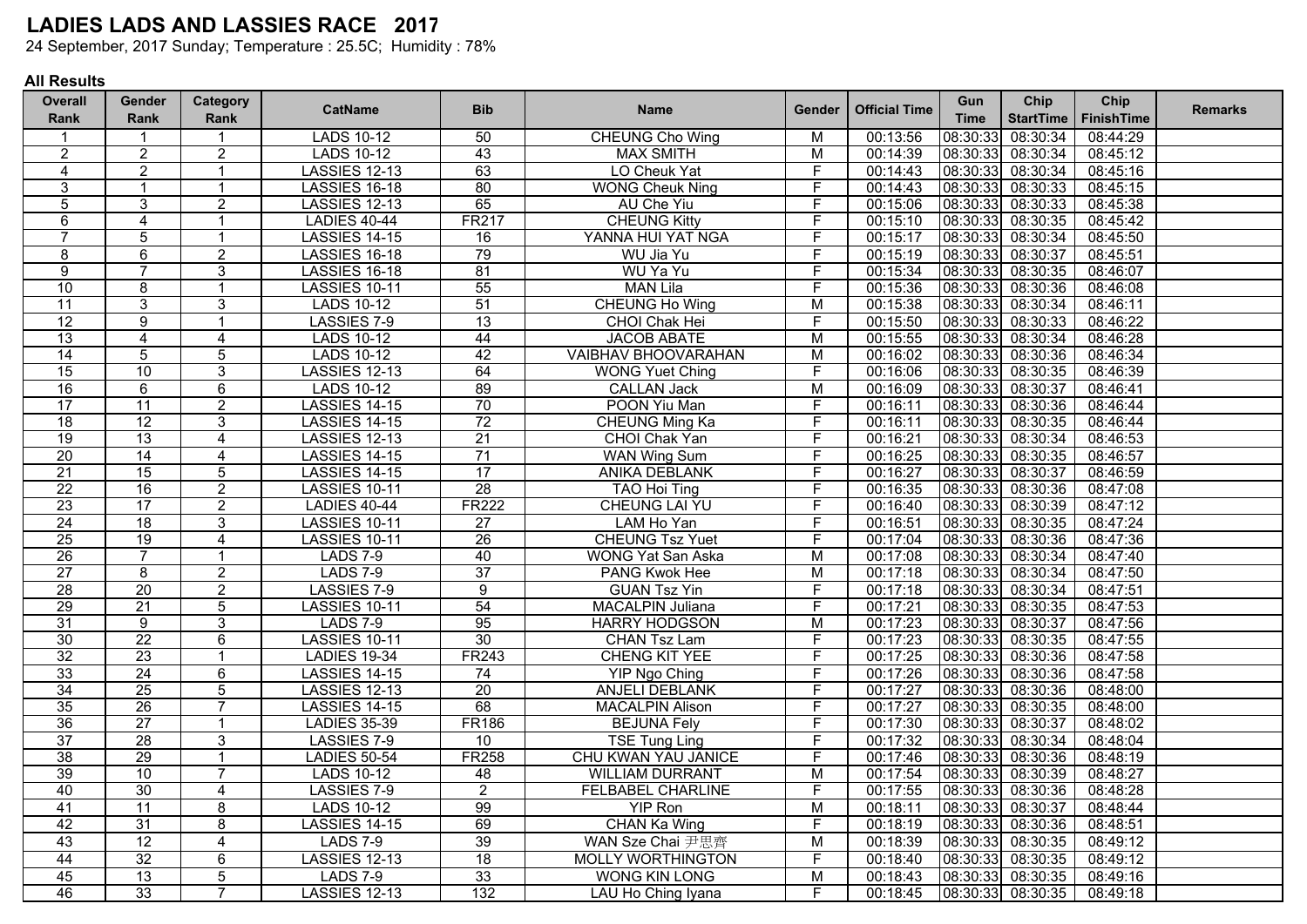24 September, 2017 Sunday; Temperature : 25.5C; Humidity : 78%

| <b>Overall</b> | Gender          | Category       |                      | <b>Bib</b>      |                               |                |                      | Gun         | Chip              | Chip       | <b>Remarks</b> |
|----------------|-----------------|----------------|----------------------|-----------------|-------------------------------|----------------|----------------------|-------------|-------------------|------------|----------------|
| Rank           | Rank            | Rank           | <b>CatName</b>       |                 | <b>Name</b>                   | Gender         | <b>Official Time</b> | <b>Time</b> | <b>StartTime</b>  | FinishTime |                |
| 47             | 34              | $\overline{7}$ | <b>LASSIES 10-11</b> | 24              | <b>ALANA DEBLANK</b>          | F              | 00:18:49             | 08:30:33    | 08:30:37          | 08:49:22   |                |
| 48             | 35              | $\overline{9}$ | <b>LASSIES 14-15</b> | 73              | <b>WU Ting Yan</b>            | F.             | 00:18:50             | 08:30:33    | 08:30:37          | 08:49:22   |                |
| 49             | 14              | $\overline{6}$ | <b>LADS 7-9</b>      | 32              | <b>FREDDIE CHAMBERS</b>       | м              | 00:18:54             | 08:30:33    | 08:30:38          | 08:49:27   |                |
| 50             | 15              | $\overline{7}$ | <b>LADS 7-9</b>      | 36              | HO Tsz Him                    | M              | 00:18:56             | 08:30:33    | 08:30:35          | 08:49:29   |                |
| 51             | 36              | $\mathbf{1}$   | <b>LADIES 45-49</b>  | <b>FR227</b>    | <b>NUR Nur</b>                | F              | 00:18:58             | 08:30:33    | 08:30:40          | 08:49:31   |                |
| 52             | $\overline{37}$ | $\overline{2}$ | <b>LADIES 35-39</b>  | <b>FR259</b>    | <b>NADIA Nadia</b>            | $\overline{F}$ | 00:19:07             | 08:30:33    | 08:30:40          | 08:49:40   |                |
| 53             | 16              | $\overline{9}$ | <b>LADS 10-12</b>    | 49              | <b>FREDERICK DURRANT</b>      | М              | 00:19:12             | 08:30:33    | 08:30:37          | 08:49:45   |                |
| 54             | 38              | $\overline{3}$ | <b>LADIES 40-44</b>  | <b>FR216</b>    | SO Po Chu                     | F              | 00:19:27             | 08:30:33    | 08:30:39          | 08:49:59   |                |
| 55             | 39              | 8              | LASSIES 10-11        | 93              | <b>ELEANOR LEWIS</b>          | F              | 00:19:32             | 08:30:33    | 08:30:38          | 08:50:05   |                |
| 56             | 40              | $\overline{2}$ | <b>LADIES 45-49</b>  | <b>FR199</b>    | <b>BENOZA Marlyn</b>          | F              | 00:19:34             | 08:30:33    | 08:30:40          | 08:50:06   |                |
| 57             | 41              | $\overline{4}$ | <b>LADIES 40-44</b>  | <b>FR192</b>    | Cherry BERAME                 | F              | 00:19:47             | 08:30:33    | 08:30:38          | 08:50:20   |                |
| 58             | 42              | $\mathbf{1}$   | <b>LADIES 55-59</b>  | <b>FR230</b>    | <b>LAU Cindy</b>              | F              | 00:19:49             | 08:30:33    | 08:30:39          | 08:50:21   |                |
| 59             | 43              | $\overline{9}$ | LASSIES 10-11        | $\overline{23}$ | <b>IONA ALEXANDER</b>         | $\overline{F}$ | 00:19:51             | 08:30:33    | 08:30:37          | 08:50:24   |                |
| 60             | 44              | $\overline{2}$ | <b>LADIES 50-54</b>  | <b>FR256</b>    | <b>CHENG SAU HAN</b>          | F              | 00:19:52             | 08:30:33    | 08:30:35          | 08:50:24   |                |
| 61             | 45              | $\overline{2}$ | <b>LADIES 55-59</b>  | <b>FR251</b>    | LEUNG SIU MEE                 | E              | 00:19:55             | 08:30:33    | 08:30:35          | 08:50:27   |                |
| 62             | 17              | 8              | <b>LADS 7-9</b>      | 90              | <b>CALLAN Henry</b>           | M              | 00:20:02             | 08:30:33    | 08:30:38          | 08:50:35   |                |
| 63             | 46              | $\overline{5}$ | <b>LADIES 40-44</b>  | <b>FR218</b>    | <b>CHAMILA Chamila</b>        | F              | 00:20:10             | 08:30:33    | 08:30:41          | 08:50:43   |                |
| 64             | 47              | $\overline{3}$ | <b>LADIES 55-59</b>  | <b>FR252</b>    | <b>KONG LOI CHUN</b>          | F              | 00:20:16             | 08:30:33    | 08:30:42          | 08:50:49   |                |
| 65             | 48              | 10             | <b>LASSIES 14-15</b> | 15              | <b>SZE YU LEE</b>             | F              | 00:20:16             | 08:30:33    | 08:30:38          | 08:50:49   |                |
| 66             | 18              | $\overline{9}$ | <b>LADS 7-9</b>      | 94              | <b>KANG CHEUK</b>             | M              | 00:20:19             | 08:30:33    | 08:30:39          | 08:50:51   |                |
| 67             | 49              | 10             | LASSIES 10-11        | 29              | <b>ANDERSON Poppy</b>         | F              | 00:20:33             | 08:30:33    | 08:30:38          | 08:51:06   |                |
| 68             | 50              | 3              | <b>LADIES 35-39</b>  | <b>FR184</b>    | <b>ABELLO Cecille</b>         | F              | 00:20:43             | 08:30:33    | 08:30:39          | 08:51:15   |                |
| 69             | $\overline{51}$ | $\overline{5}$ | LASSIES 7-9          | 3               | <b>ALESSIA SMITH</b>          | F              | 00:20:48             | 08:30:33    | 08:30:35          | 08:51:21   |                |
| 70             | 19              | 10             | <b>LADS 10-12</b>    | 46              | <b>TREVOR NG</b>              | $\overline{M}$ | 00:20:52             | 08:30:33    | 08:30:39          | 08:51:24   |                |
| 71             | 52              | $\overline{6}$ | <b>LADIES 40-44</b>  | <b>FR187</b>    | <b>WENDY TANG</b>             | F              | 00:20:55             | 08:30:33    | 08:30:39          | 08:51:28   |                |
| 72             | 53              | 4              | <b>LASSIES 16-18</b> | 77              | <b>LEUNG Hiu Ki</b>           | F              | 00:21:03             | 08:30:33    | 08:30:36          | 08:51:36   |                |
| 73             | 54              | $\overline{2}$ | <b>LADIES 19-34</b>  | <b>FR238</b>    | <b>HO KWUN YAN</b>            | F              | 00:21:12             | 08:30:33    | 08:30:43          | 08:51:44   |                |
| 74             | 55              | $\overline{6}$ | LASSIES 7-9          | $\mathbf 1$     | <b>POPPY</b>                  | F              | 00:21:16             | 08:30:33    | 08:30:36          | 08:51:48   |                |
| 75             | 56              | $\mathbf{1}$   | <b>LADIES 60-64</b>  | <b>FR250</b>    | <b>CHOW KIM LAI</b>           | F              | 00:21:33             | 08:30:33    | 08:30:37          | 08:52:06   |                |
| 76             | $\overline{57}$ | $\overline{7}$ | LASSIES 7-9          | 163             | <b>THIELE Edda</b>            | F              | 00:21:35             | 08:30:33    | 08:30:39          | 08:52:07   |                |
| 77             | 58              | $\overline{4}$ | <b>LADIES 35-39</b>  | <b>FR185</b>    | Mellany ORZAME                | F              | 00:21:36             | 08:30:33    | 08:30:38          | 08:52:09   |                |
| 78             | 59              | $\overline{3}$ | <b>LADIES 19-34</b>  | <b>FR247</b>    | <b>KAYLA ELIZABETH NORRIS</b> | F              | 00:21:37             | 08:30:33    | 08:30:37          | 08:52:09   |                |
| 79             | $\overline{20}$ | 11             | <b>LADS 10-12</b>    | 87              | <b>WONG Daniel</b>            | M              | 00:21:37             | 08:30:33    | 08:30:38          | 08:52:10   |                |
| 80             | 60              | $\mathbf{1}$   | LADIES 65+           | <b>FR232</b>    | <b>LIM Evelyn</b>             | F              | 00:21:46             | 08:30:33    | 08:30:36          | 08:52:19   |                |
| 81             | $\overline{21}$ | 12             | <b>LADS 10-12</b>    | 47              | <b>GUY ALEXANDER</b>          | $\overline{M}$ | 00:21:52             | 08:30:33    | 08:30:38          | 08:52:25   |                |
| 82             | 61              | $\overline{3}$ | <b>LADIES 45-49</b>  | <b>FR198</b>    | <b>CHAN LAI MAN</b>           | F              | 00:22:00             | 08:30:33    | 08:30:37          | 08:52:33   |                |
| 83             | 62              | 11             | LASSIES 10-11        | 56              | <b>CHAN Alicia</b>            | F              | 00:22:12             | 08:30:33    | 08:30:37          | 08:52:45   |                |
| 84             | 63              | $\overline{4}$ | <b>LADIES 45-49</b>  | <b>FR225</b>    | <b>POON Anette</b>            | F              | 00:22:16             | 08:30:33    | 08:30:37          | 08:52:48   |                |
| 85             | 64              | $\overline{4}$ | <b>LADIES 55-59</b>  | <b>FR228</b>    | <b>MULLEY Sue</b>             | F              | 00:22:17             | 08:30:33    | 08:30:38          | 08:52:49   |                |
| 86             | $\overline{22}$ | 10             | <b>LADS 7-9</b>      | 38              | <b>WAI Yeuk Pang</b>          | $\overline{M}$ | 00:22:20             | 08:30:33    | 08:30:35          | 08:52:53   |                |
| 87             | 65              | $\overline{2}$ | <b>LADIES 60-64</b>  | <b>FR249</b>    | LEUNG SIU FONG                | F              | 00:22:42             | 08:30:33    | 08:30:35          | 08:53:15   |                |
| 88             | 23              | 11             | <b>LADS 7-9</b>      | 31              | <b>CHENG CHUN HIN</b>         | M              | 00:22:45             | 08:30:33    | 08:30:37          | 08:53:18   |                |
| 89             | 66              | 5              | <b>LADIES 45-49</b>  | <b>FR200</b>    | <b>SANGALANG Whelma</b>       | F              | 00:22:49             | 08:30:33    | 08:30:41          | 08:53:21   |                |
| 90             | 67              | $\overline{5}$ | <b>LASSIES 16-18</b> | 82              | SHIE Hoi Lam                  | F              | 00:22:49             | 08:30:33    | 08:30:35          | 08:53:22   |                |
| 91             | 68              | $\overline{6}$ | <b>LADIES 45-49</b>  | <b>FR224</b>    | <b>TRICOIRE Alexandra</b>     | F              | 00:22:54             | 08:30:33    | 08:30:41          | 08:53:27   |                |
| 92             | 69              | $\overline{5}$ | <b>LADIES 35-39</b>  | <b>FR212</b>    | <b>MARY Mary</b>              | F              | 00:22:56             |             | 08:30:33 08:30:41 | 08:53:28   |                |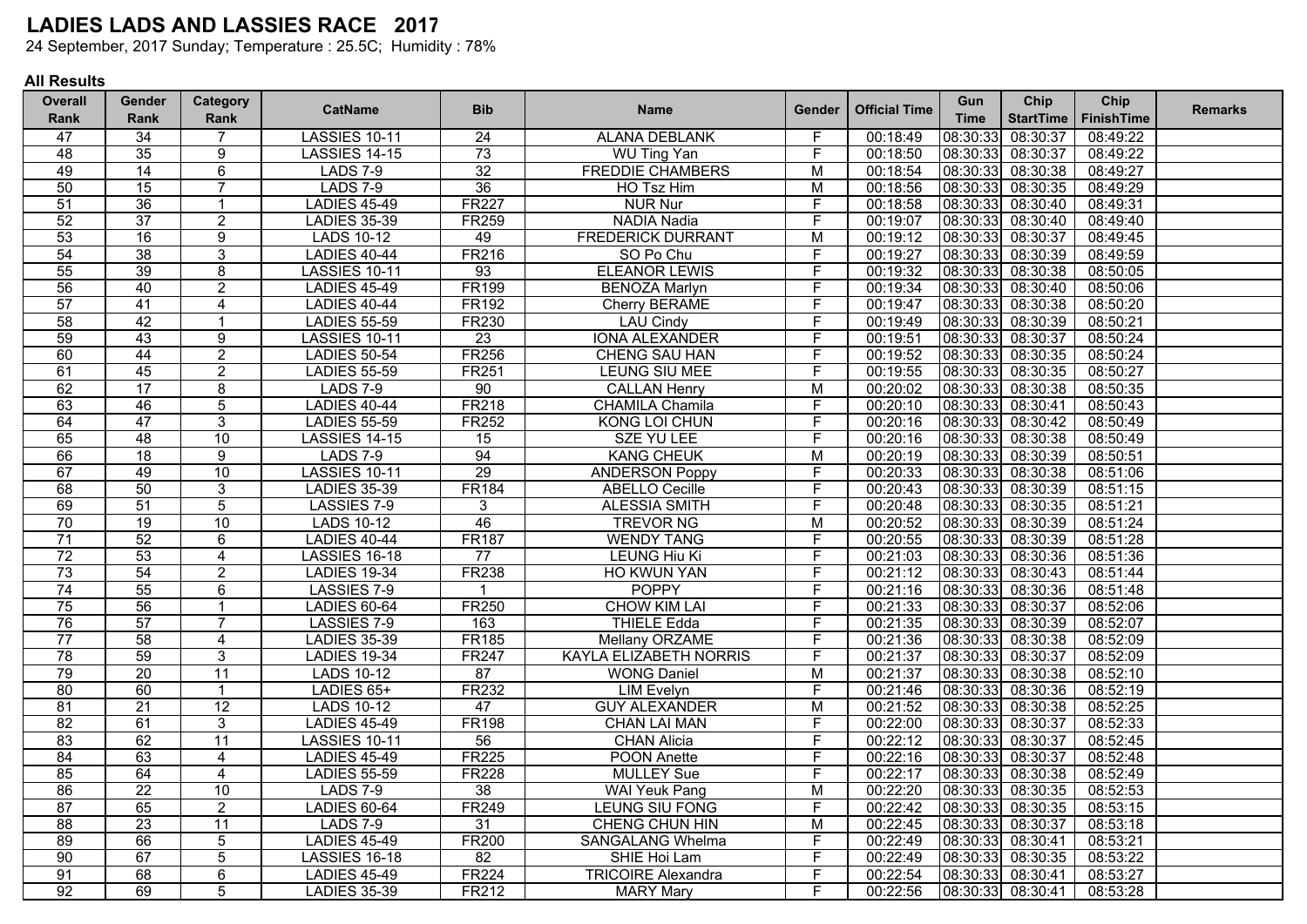24 September, 2017 Sunday; Temperature : 25.5C; Humidity : 78%

| <b>Overall</b>   | <b>Gender</b>   | Category        | <b>CatName</b>       | <b>Bib</b>      | <b>Name</b>                 |                         | <b>Official Time</b><br><b>Gender</b> | Gun         | Chip              | Chip              | <b>Remarks</b> |
|------------------|-----------------|-----------------|----------------------|-----------------|-----------------------------|-------------------------|---------------------------------------|-------------|-------------------|-------------------|----------------|
| <b>Rank</b>      | Rank            | Rank            |                      |                 |                             |                         |                                       | <b>Time</b> | <b>StartTime</b>  | <b>FinishTime</b> |                |
| 93               | 70              | 5               | <b>LADIES 55-59</b>  | <b>FR231</b>    | <b>LAU LAI KWAN</b>         | F                       | 00:23:03                              | 08:30:33    | 08:30:44          | 08:53:36          |                |
| 95               | $\overline{71}$ | $\overline{7}$  | <b>LADIES 40-44</b>  | <b>FR188</b>    | <b>ALEXANDRA NORTON</b>     | $\overline{F}$          | 00:23:35                              | 08:30:33    | 08:30:40          | 08:54:08          |                |
| 94               | $\overline{24}$ | 13              | <b>LADS 10-12</b>    | 52              | NGALANI Joshua              | M                       | 00:23:35                              | 08:30:33    | 08:30:40          | 08:54:08          |                |
| 96               | 72              | $\overline{7}$  | <b>LADIES 45-49</b>  | <b>FR202</b>    | <b>Angel TANG</b>           | F                       | 00:24:05                              | 08:30:33    | 08:30:43          | 08:54:38          |                |
| 97               | 73              | $\overline{8}$  | <b>LADIES 40-44</b>  | <b>FR191</b>    | NGALANI Jo-ann              | F                       | 00:24:09                              | 08:30:33    | 08:30:41          | 08:54:41          |                |
| 98               | 74              | $\overline{6}$  | <b>LADIES 35-39</b>  | <b>FR211</b>    | <b>LOUISE</b> Louise        | F                       | 00:24:18                              | 08:30:33    | 08:30:39          | 08:54:51          |                |
| 100              | $\overline{25}$ | 14              | <b>LADS 10-12</b>    | 88              | <b>WONG Chik Long</b>       | M                       | 00:24:20                              | 08:30:33    | 08:30:40          | 08:54:53          |                |
| 99               | 75              | $\overline{8}$  | <b>LASSIES 12-13</b> | 60              | LUO Tsz Yuen                | F                       | 00:24:20                              | 08:30:33    | 08:30:35          | 08:54:52          |                |
| 101              | 76              | $\overline{3}$  | <b>LADIES 50-54</b>  | <b>FR204</b>    | <b>CHUI YUK YING</b>        | F.                      | 00:24:26                              | 08:30:33    | 08:30:37          | 08:54:58          |                |
| 102              | $\overline{77}$ | $\overline{8}$  | LASSIES 7-9          | $\overline{7}$  | <b>ALEXA DURRANT</b>        | F                       | 00:24:28                              | 08:30:33    | 08:30:41          | 08:55:01          |                |
| 103              | 78              | $\overline{9}$  | LASSIES 7-9          | $\overline{6}$  | ZARA NICOLE NORTON MCMILLAN | F                       | 00:24:45                              | 08:30:33    | 08:30:36          | 08:55:17          |                |
| 104              | 79              | 10              | LASSIES 7-9          | 14              | <b>NELSON</b> Ines          | F                       | 00:24:47                              | 08:30:33    | 08:30:38          | 08:55:19          |                |
| 105              | 80              | $\overline{4}$  | <b>LADIES 19-34</b>  | <b>FR262</b>    | <b>BELLA Bella</b>          | F                       | 00:25:13                              | 08:30:33    | 08:30:36          | 08:55:46          |                |
| 106              | 81              | $\overline{9}$  | <b>LADIES 40-44</b>  | <b>FR193</b>    | <b>DUQUE Jessie</b>         | F                       | 00:25:15                              | 08:30:33    | 08:30:36          | 08:55:48          |                |
| 107              | 82              | $\overline{5}$  | <b>LADIES 19-34</b>  | <b>FR240</b>    | <b>CHARLOTTE CHEUK NGA</b>  | F                       | 00:25:16                              | 08:30:33    | 08:30:37          | 08:55:49          |                |
| 108              | 83              | 10              | <b>LADIES 40-44</b>  | <b>FR221</b>    | SRIPRIYA BHOOVARAHAN        | F                       | 00:25:27                              | 08:30:33    | 08:30:37          | 08:56:00          |                |
| 109              | 84              | $\overline{6}$  | <b>LASSIES 16-18</b> | 76              | LO Pui Wa                   | F                       | 00:25:52                              | 08:30:33    | 08:30:36          | 08:56:24          |                |
| 110              | 26              | 12              | <b>LADS 7-9</b>      | $\overline{41}$ | <b>ANDERSON Kit</b>         | M                       | 00:26:00                              | 08:30:33    | 08:30:38          | 08:56:32          |                |
| 111              | 85              | $\overline{11}$ | <b>LADIES 40-44</b>  | <b>FR220</b>    | <b>PRISCILLA Priscilla</b>  | $\overline{F}$          | 00:26:06                              | 08:30:33    | 08:30:40          | 08:56:38          |                |
| 112              | 86              | $\overline{7}$  | <b>LADIES 35-39</b>  | 164             | <b>RICHARDS Jane</b>        | F                       | 00:26:11                              | 08:30:33    | 08:30:41          | 08:56:44          |                |
| 113              | $\overline{27}$ | 13              | <b>LADS 7-9</b>      | 34              | <b>EDWARD ALEXANDER</b>     | M                       | 00:26:13                              | 08:30:33    | 08:30:38          | 08:56:45          |                |
| 114              | 87              | $\overline{4}$  | <b>LADIES 50-54</b>  | <b>FR208</b>    | <b>BARAOIDAN Baby Ising</b> | F                       | 00:26:24                              | 08:30:33    | 08:30:37          | 08:56:57          |                |
| 115              | 88              | $\overline{8}$  | <b>LADIES 35-39</b>  | <b>FR209</b>    | <b>MOKO Nadine Laure</b>    | F.                      | 00:26:30                              | 08:30:33    | 08:30:41          | 08:57:02          |                |
| 116              | 89              | 11              | LASSIES 7-9          | 85              | <b>TENE Sarah Grace</b>     | $\overline{\mathsf{F}}$ | 00:26:30                              | 08:30:33    | 08:30:44          | 08:57:03          |                |
| 118              | 91              | $\overline{9}$  | <b>LADIES 35-39</b>  | FR210           | <b>JOCELYNE</b> Jocelyne    | F.                      | 00:26:32                              | 08:30:33    | 08:30:41          | 08:57:05          |                |
| 117              | 90              | 12              | <b>LADIES 40-44</b>  | <b>FR215</b>    | <b>CUTLER Charlotte</b>     | F.                      | 00:26:32                              | 08:30:33    | 08:30:40          | 08:57:04          |                |
| 119              | 92              | $\overline{6}$  | <b>LADIES 19-34</b>  | <b>FR237</b>    | <b>WONG LEUNG WAI</b>       | F                       | 00:26:53                              | 08:30:33    | 08:30:43          | 08:57:26          |                |
| 120              | 93              | $6\overline{6}$ | <b>LADIES 55-59</b>  | <b>FR254</b>    | <b>VALLENTE Reggie</b>      | $\overline{F}$          | 00:27:09                              | 08:30:33    | 08:30:41          | 08:57:42          |                |
| 121              | 94              | 13              | <b>LADIES 40-44</b>  | <b>FR190</b>    | <b>LAU Kwok Mui</b>         | F                       | 00:27:10                              | 08:30:33    | 08:30:35          | 08:57:42          |                |
| 122              | 95              | 12              | LASSIES 7-9          | $\overline{11}$ | <b>WONG Yeuk Hei</b>        | F                       | 00:27:12                              | 08:30:33    | 08:30:34          | 08:57:45          |                |
| 123              | 96              | $\overline{7}$  | <b>LADIES 55-59</b>  | <b>FR253</b>    | LAU Jo                      | F                       | 00:27:31                              | 08:30:33    | 08:30:42          | 08:58:04          |                |
| 124              | 97              | 10              | <b>LADIES 35-39</b>  | <b>FR182</b>    | <b>FELBABEL BERANGERE</b>   | F.                      | 00:27:47                              | 08:30:33    | 08:30:37          | 08:58:19          |                |
| 125              | 98              | 11              | <b>LASSIES 14-15</b> | 166             | <b>Huguette HUGUETTE</b>    | F                       | 00:28:43                              | 08:30:33    | 08:30:40          | 08:59:16          |                |
| 126              | 99              | $\overline{7}$  | <b>LASSIES 16-18</b> | 83              | <b>NADEGE Nadege</b>        | F                       | 00:28:50                              | 08:30:33    | 08:30:42          | 08:59:23          |                |
| 127              | 100             | $\overline{8}$  | <b>LASSIES 16-18</b> | 75              | <b>TRICOIRE Thelma</b>      | F                       | 00:28:51                              | 08:30:33    | 08:30:41          | 08:59:24          |                |
| 128              | 101             | 5               | <b>LADIES 50-54</b>  | <b>FR206</b>    | <b>GALAPIA Susana</b>       | F                       | 00:28:59                              | 08:30:33    | 08:30:36          | 08:59:32          |                |
| 129              | 102             | 13              | LASSIES 7-9          | 5               | AVA SAFARA MCMILLAN         | F                       | 00:29:25                              | 08:30:33    | 08:30:37          | 08:59:58          |                |
| 130              | 103             | $\overline{8}$  | <b>LADIES 45-49</b>  | <b>FR223</b>    | <b>CHIK Pui Chong Grace</b> | F                       | 00:29:57                              | 08:30:33    | 08:30:44          | 09:00:29          |                |
| 131              | 104             | $\overline{7}$  | <b>LADIES 19-34</b>  | <b>FR246</b>    | CHUI YIU YUEN               | F                       | 00:29:58                              | 08:30:33    | 08:30:38          | 09:00:31          |                |
| 132              | 105             | 14              | LASSIES 7-9          | 8               | RACHEL CHAU                 | F                       | 00:29:58                              | 08:30:33    | 08:30:42          | 09:00:31          |                |
| 133              | 106             | 14              | <b>LADIES 40-44</b>  | <b>FR189</b>    | <b>PATTI CHAU</b>           | F                       | 00:30:02                              | 08:30:33    | 08:30:41          | 09:00:34          |                |
| 134              | 107             | $\overline{6}$  | <b>LADIES 50-54</b>  | <b>FR257</b>    | CHUI NEUZA TEREZINHA SASSE  | F                       | 00:30:31                              | 08:30:33    | 08:30:38          | 09:01:03          |                |
| $\overline{135}$ | 108             | $\overline{9}$  | <b>LASSIES 16-18</b> | 84              | SHADHA Shadha               | F                       | 00:30:39                              | 08:30:33    | 08:30:42          | 09:01:12          |                |
| 136              | 109             | $\overline{9}$  | <b>LASSIES 12-13</b> | 19              | <b>FAYE NG</b>              | F.                      | 00:30:46                              | 08:30:33    | 08:30:40          | 09:01:19          |                |
| 137              | 110             | 15              | LASSIES 7-9          | 86              | <b>PALMER Daisy</b>         | F                       | 00:30:59                              | 08:30:33    | 08:30:44          | 09:01:31          |                |
| 138              | 111             | 12              | LASSIES 10-11        | 25              | <b>MEGAN CHAU</b>           | F                       | 00:31:13                              |             | 08:30:33 08:30:41 | 09:01:46          |                |